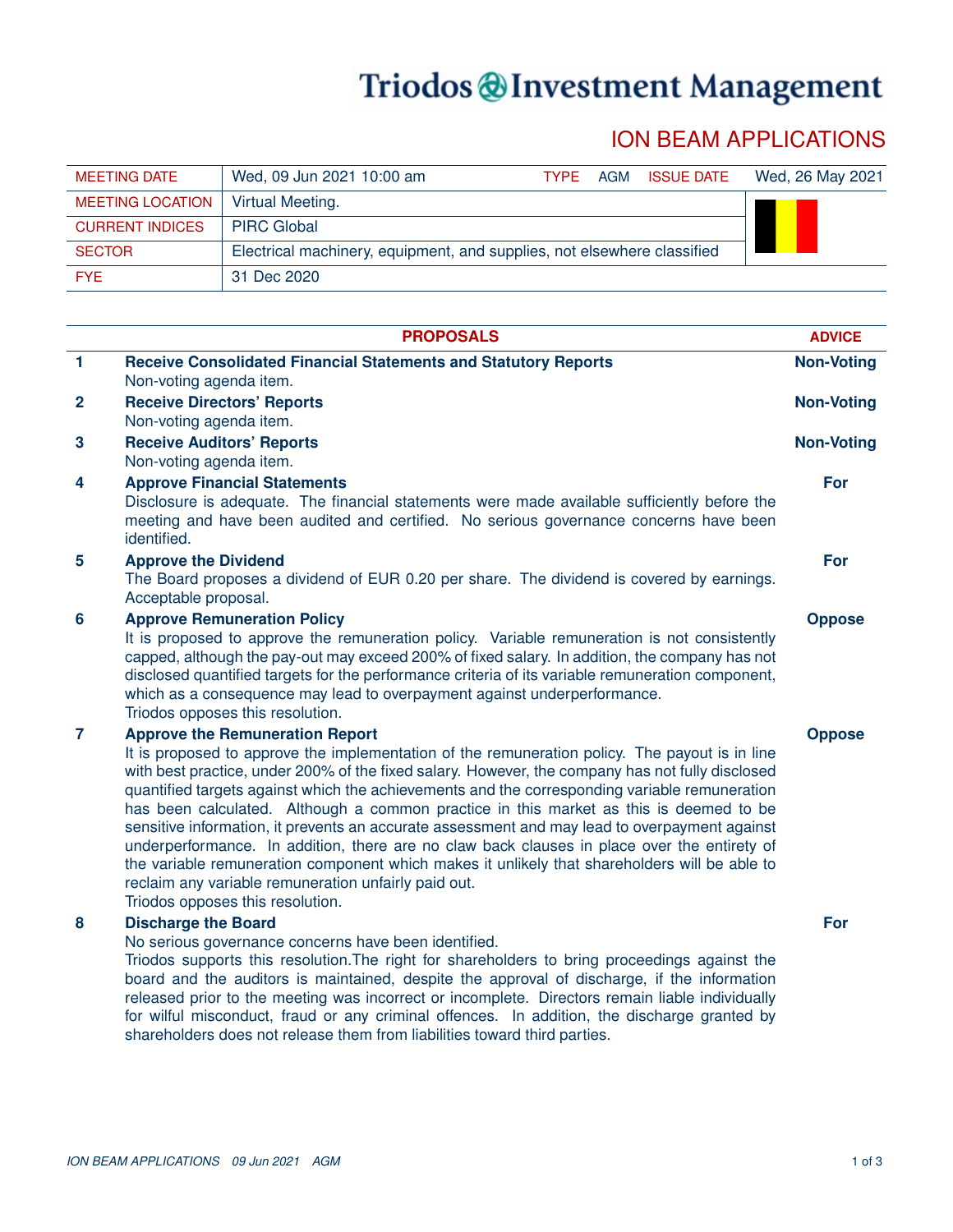| 9                 | <b>Discharge the Auditors</b><br>In this market, auditors discharge may prevent lawsuits or claims for activities carried out during<br>the year relating to facts that have not been disclosed to shareholders. As a consequence,<br>releasing auditors from liability will weaken the governance framework and introduce great risks<br>for investors.<br>Triodos opposes this resolution. | <b>Oppose</b> |
|-------------------|----------------------------------------------------------------------------------------------------------------------------------------------------------------------------------------------------------------------------------------------------------------------------------------------------------------------------------------------------------------------------------------------|---------------|
| 10.a              | Approve Co-optation of Nextstepefficiency SARL, Represented by Christine Dubus, as<br><b>Independent Director</b><br>The company is seeking shareholders' approval on the independence assessment of this<br>candidate.<br>Not considered independent Triodos opposes this resolution.                                                                                                       | <b>Oppose</b> |
| 10.b              | Approve Co-optation of Richard A. Hausmann as Independent Director<br>The company is seeking shareholders' approval for the independence assessment of this<br>candidate. Considered independent.<br>Triodos supports this resolution.                                                                                                                                                       | For           |
| 11.a              | <b>Re-elect Christine Dubus - Non-Executive Director</b><br>Non-Executive Director. Not considered independent as the director is the Next step efficiency<br>representative. There is insufficient independent representation on the Board.<br>Triodos opposes this resolution.                                                                                                             | <b>Oppose</b> |
| 11.b              | <b>Re-elect Richard A. Hausmann - Non-Executive Director</b><br>Independent Non-Executive Director.                                                                                                                                                                                                                                                                                          | For           |
| 11.c              | <b>Re-elect Yves Jongen - Executive Director</b><br>Executive Director.<br>Triodos supports this resolution.                                                                                                                                                                                                                                                                                 | For           |
| $12 \overline{ }$ | <b>Authorize Implementation of Approved Resolutions</b><br>Standard resolution.                                                                                                                                                                                                                                                                                                              | For           |